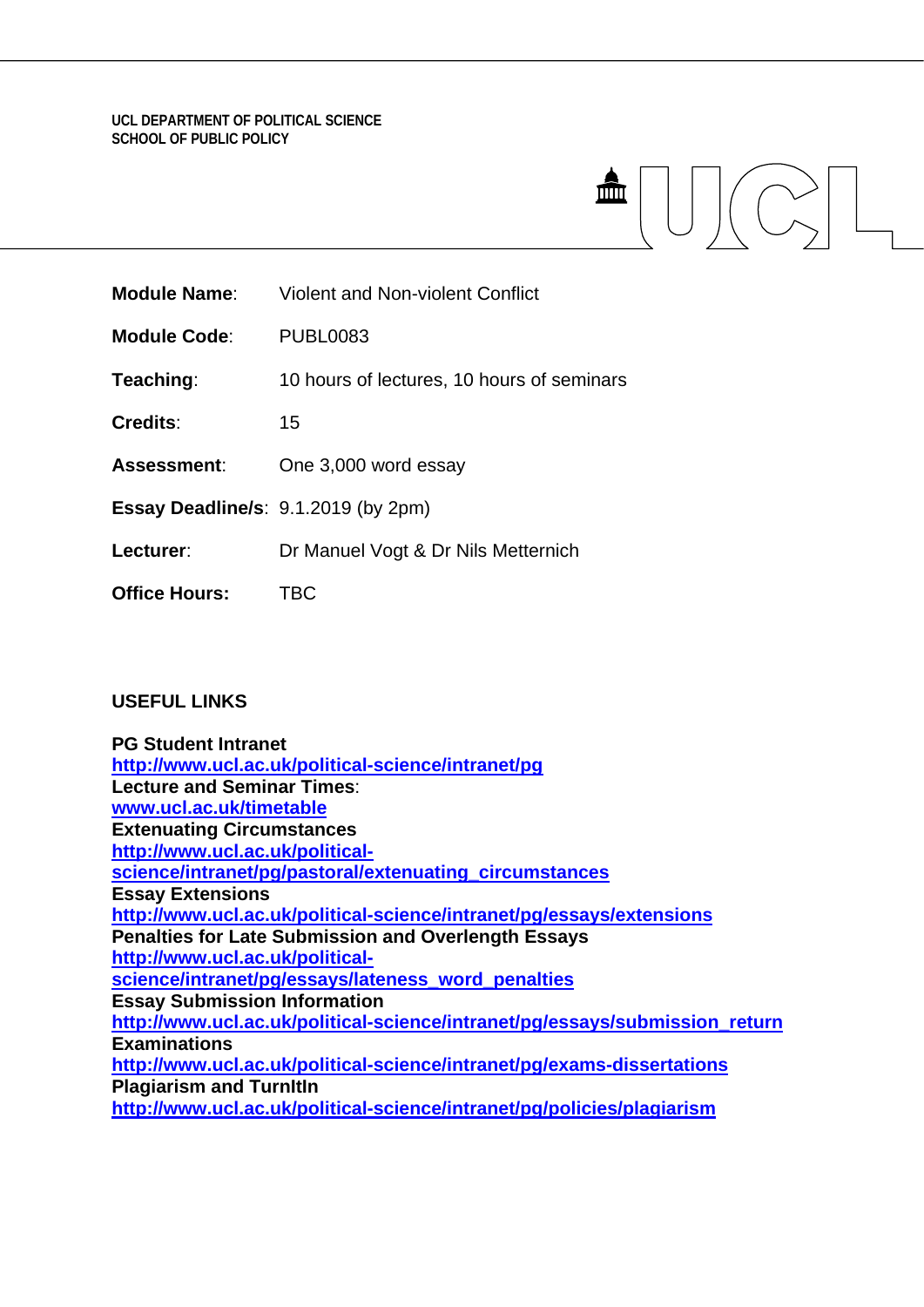# **Overview and Objectives**

The module introduces students to the major themes and debates in the study of conflict processes with a focus on non-state actors, their interactions with states, and their impact on international security. It surveys a range of issues, including the causes and management of civil wars, terrorist violence, violence against civilians, individual participation in political contention, as well as post-conflict economic, political, and social reconstruction. In addition, the module covers the causes and impact of non-violent challenges to state authority.

# **Module Aims**

- To introduce students to a range of theoretical and empirical scholarship on nonstate actors in violent and non-violent conflict.
- To familiarize students with the conflict management options of contemporary policymakers in the field of security in their interactions with state and non-state actors.
- To equip students with the conceptual and theoretical tools to critically assess existing theories and apply them to concrete real-world problems.
- To provide students with the analytical and methodological skills to develop and further their own independent theoretical reasoning.

# **Module Objectives**

By the end of the module, students should have a good overview of the literature on non-state actors, their interactions with states in political conflicts, as well as the main security issues that such actors present to contemporary policymakers.

- They will have acquired a set of conceptual and methodological tools that can be used to empirically analyze the causes of both violent and non-violent political contention.
- They will have familiarized themselves with the processes of conflict escalation, the individual, organizational, and societal roots of grievances and mobilization, as well as the mechanisms of conflict management and resolution.
- They will be equipped to conduct independent empirical research on security issues posed by non-state actors and their interactions with states.

# **Classroom Policy**

The classroom is one of the most important places to learn, engage, develop ideas, and communicate. We should all aim to establish an environment that enhances the academic experience. There are some basic principles we should embrace: 1. Turn off all electronic devices. Please let us know in advance if you want to use an electronic device to take notes. 2. Arrive on time.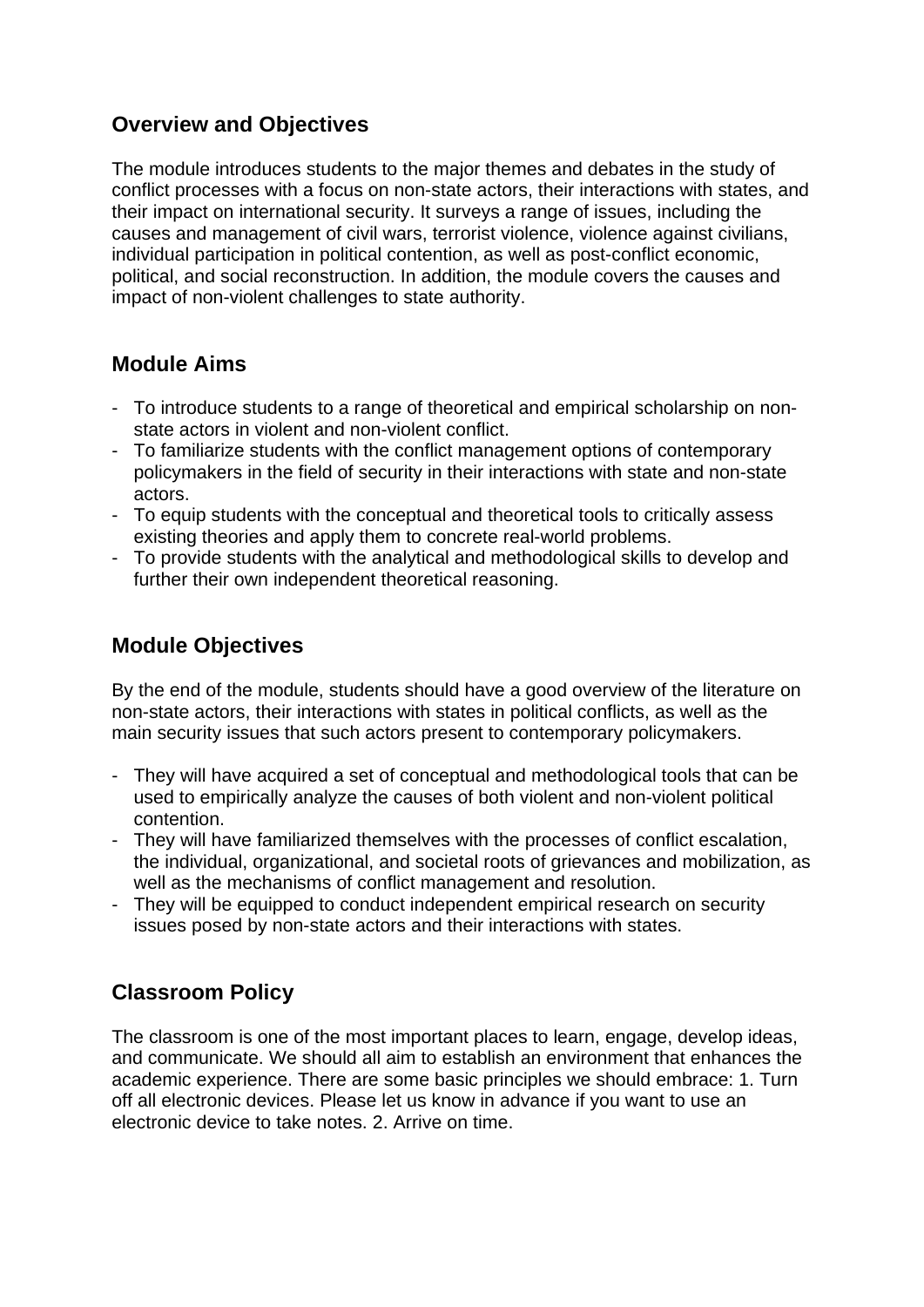# **Communication**

The classroom is the best place to raise questions which are relevant for everybody in the class. The best time to ask short questions that might not be relevant for everybody is after class. The office hours should be dedicated to discuss more indepth questions and your research project. Unlike other modes of communication, this face-to-face setting allows for interactive discussions, including the possibility to ask questions of clarification. Given these clear advantages, we will not reply to emails that could be resolved (1) in class, (2) after class, or (3) during office hours.

# **Schedule**

**Week 1. The Concepts: Non-state Actors, Conflict, and How We Analyze Them** - Definitions: who are the relevant actors?

- Definitions: what do we mean by violent and non-violent conflict?
- Analysis: the scientific study of conflict processes

### *Required readings:*

Cederman, Lars-Erik, and Manuel Vogt. 2017. "Dynamics and Logics of Civil War." *Journal of Conflict Resolution* 61(9): 1992-2016.

Chenoweth, Erica, Evan Perkoski, and Sooyeon Kang. 2017. "State Repression and Nonviolent Resistance." *Journal of Conflict Resolution* 61(9): 1950-1969.

Tilly, Charles. 2004. "Terror, Terrorism, Terrorists." *Sociological Theory* 22(1): 5-13.

Kalyvas, Stathis N. 2006. *The Logic of Violence in Civil War*. Cambridge: Cambridge University Press. Pp. 1-31.

# *Additional literature:*

Sambanis, Nicholas. 2004. "What Is Civil War?: Conceptual and Empirical Complexities of an Operational Definition." *Journal of Conflict Resolution* 48(6): 814-858.

Blattman, Christopher and Edward Miguel. 2010. "Civil War." *Journal of Economic Literature* 48(1): 3- 57.

Shapiro, Jacob N. 2012. Terrorist Decision-Making: Insights from Economics and Political Science. *Perspectives on Terrorism* 6(4-5): 5-20.

Walzer, Michael. 2002. "Five Questions about Terrorism." *Dissent* 49(1): 1-9.

Valentino, Benjamin A. 2014. "Why We Kill: The Political Science of Political Violence against Civilians." *Annual Review of Political Science* 17: 89–103.

Findley, Michael G., and Joseph K. Young. 2012. "Terrorism and Civil War: A Spatial and Temporal Approach to a Conceptual Problem." *Perspectives on Politics* 10(02): 285-305.

# **Week 2. The Conditions for Conflict: Motivations and Opportunities**

- Where and why do political dissent and contention occur?
- Grievances vs. opportunities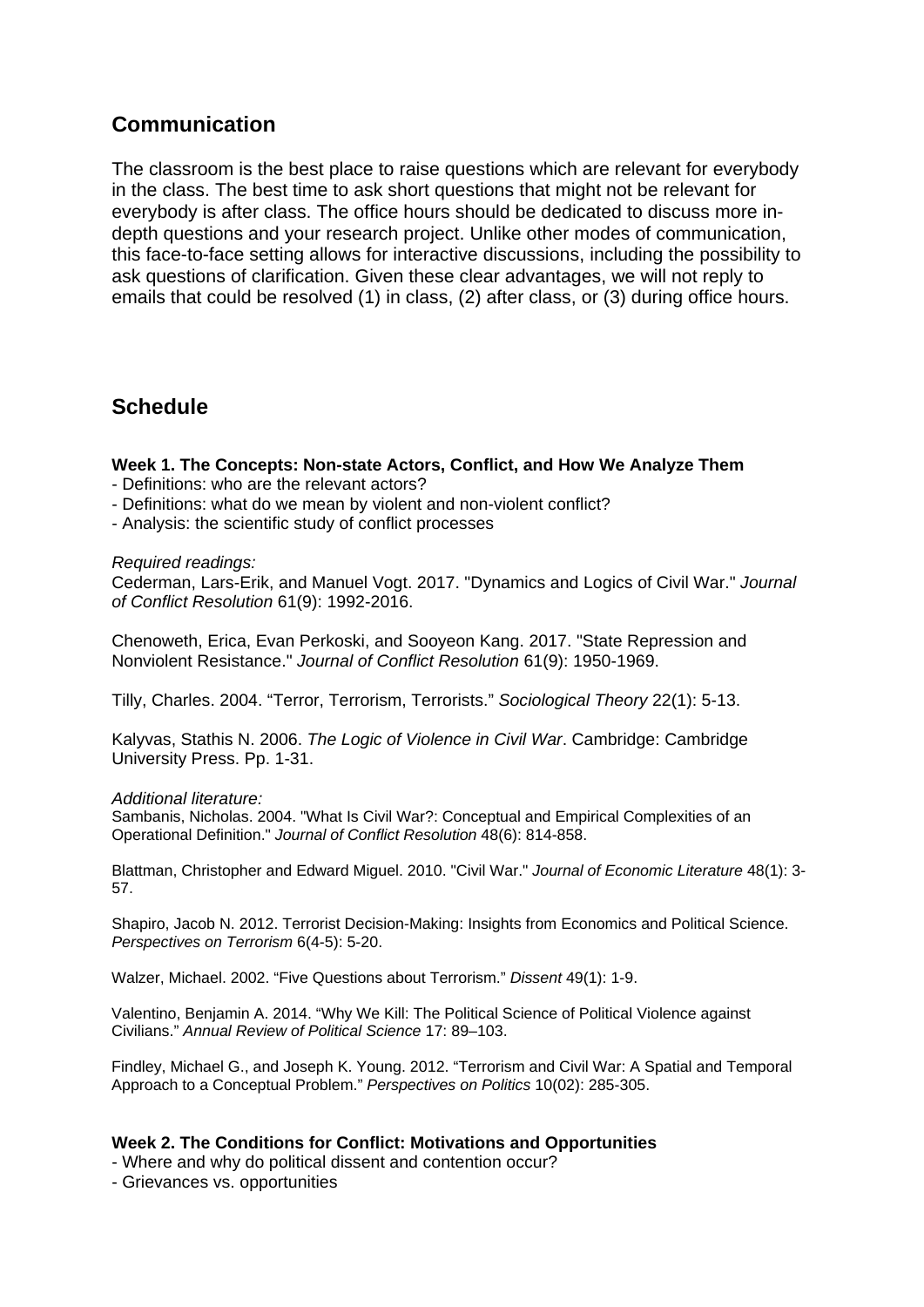- Individual-level motivations for political activism

*Required readings:*

Goodwin, Jeff. 2001. *No Other Way Out: States and Revolutionary Movements, 1945-1991*. Cambridge: Cambridge University Press. Pp. 3-34.

Cederman, Lars-Erik, Andreas Wimmer, and Brian Min. 2010. "Why Do Ethnic Groups Rebel? New Data and Analysis." *World Politics* 62(1): 87-119.

Chenoweth, Erica, and Jay Ulfelder. 2017. "Can Structural Conditions Explain the Onset of Nonviolent Uprisings?" *Journal of Conflict Resolution* 61(2): 298-324.

Costalli, Stefano, and Andrea Ruggeri. 2015. "Indignation, Ideologies, and Armed Mobilization: Civil War in Italy, 1943–45." *International Security* 40(2): 119-157.

#### *Additional literature:*

Skocpol, T. 1979. *States and Social Revolutions: A Comparative Analysis of France, Russia and China*. Cambridge, UK: Cambridge University Press. Pp. 3-43.

Hegre, Havard, Tanja Ellingsen, Scott Gates and Nils Petter Gleditsch. 2001. "Toward a Democratic Civil Peace? Democracy, Political Change, and Civil War, 1816-1992." *The American Political Science Review* 95(1): 33-48.

Boix, Carles. 2008. "Economic Roots of Civil War and Revolutions in the Contemporary World." *World Politics* 60(3):390–437.

Gurr, Ted Robert. 1994. "Peoples against States: Ethnopolitical Conflict and the Changing World System: 1994 Presidential Address." *International Studies Quarterly* 38(3): 347-77.

Stewart, Frances. 2008. "Horizontal Inequalities and Conflict: An Introduction and some Hypotheses." In *Horizontal Inequalities and Conflict: Understanding Group Violence in Multiethnic Societies*, edited by F. Stewart. Basingstoke: Palgrave Macmillan. 3-24.

Tilly, Charles. 1978. *From Mobilization to Revolution*. New York: McGraw-Hill. Chapter 4.

Yashar, Deborah J. 2005. *Contesting Citizenship in Latin America: The Rise of Indigenous Movements and the Postliberal Challenge*. New York, NY: Cambridge University Press. Chapter 3.

Fearon, James D., and David D. Laitin. 2003. "Ethnicity, Insurgency, and Civil War." *The American Political Science Review* 97(1): 75-90.

Collier, Paul, and Anke Hoeffler. 2004. "Greed and Grievance in Civil War." *Oxford Economic Papers* 56(4): 563-595.

White, Peter B., Dragana Vidovic, Belén González, Kristian S. Gleditsch and David E. Cunningham. 2015. "Nonviolence as a Weapon of the Resourceful: From Claims to Tactics in Mobilization." *Mobilization: An International Quarterly* 20(4): 471-91.

Hendrix, Cullen S. 2010. "Measuring State Capacity: Theoretical and Empirical Implications for the Study of Civil Conflict." *Journal of Peace Research* 47(3): 273-85.

Snyder, Richard and Ravi Bhavnani. 2005. "Diamonds, Blood, and Taxes: A Revenue-Centered Framework for Explaining Political Order." *Journal of Conflict Resolution* 49(4): 563-97.

Gurr, Ted Robert. 1968. "Psychological Factors in Civil Violence." *World Politics* 20(2): 245-78.

Wood, Elisabeth J. 2003. *Insurgent Collective Action and Civil War in El Salvador*. Cambridge: Cambridge University Press. Chapter 1.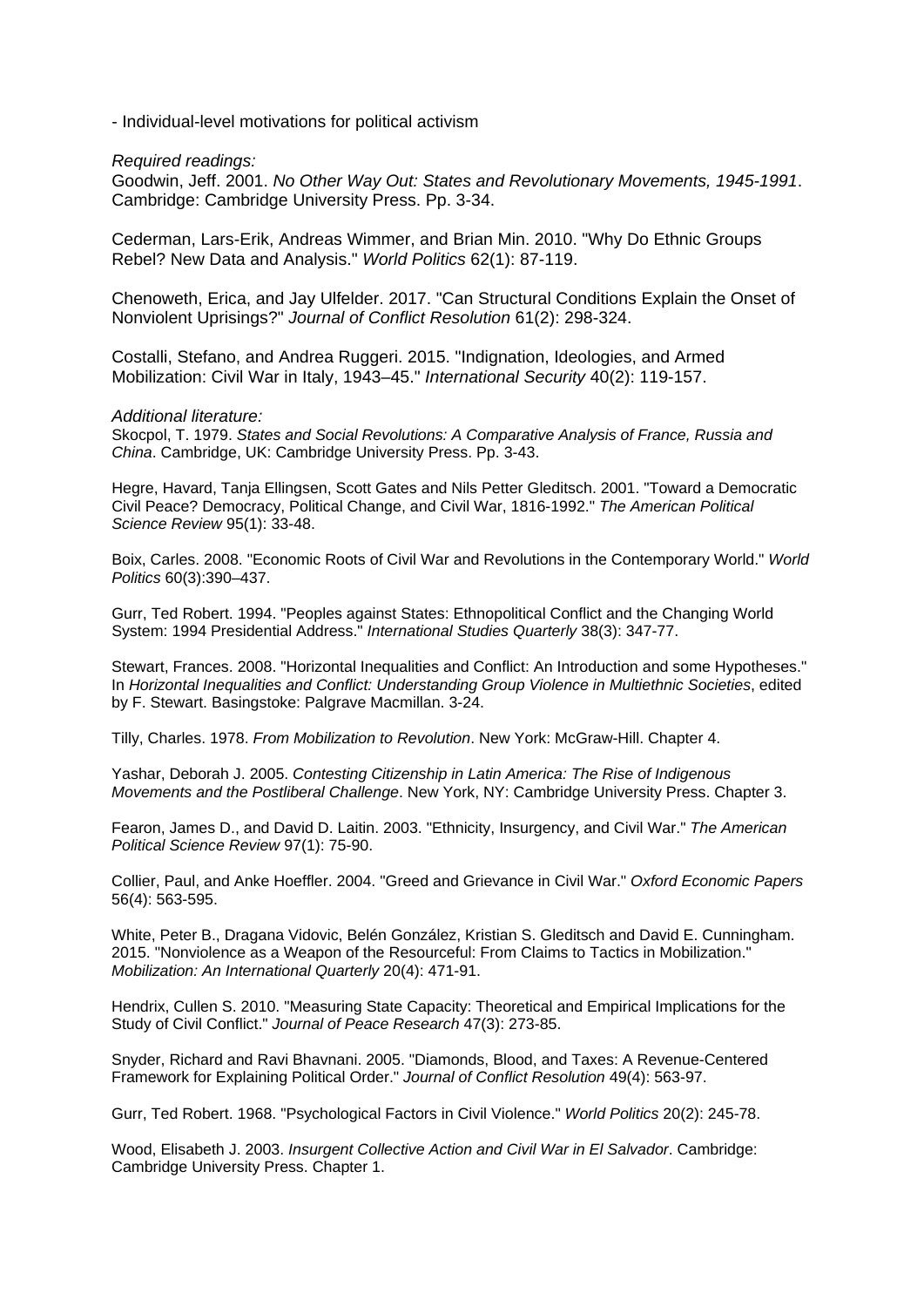Ritter, Emily Hencken and Courtenay R. Conrad. 2016. "Preventing and Responding to Dissent: The Observational Challenges of Explaining Strategic Repression." *American Political Science Review* 110(01):85-99.

Lee, Alexander. 2011. "Who Becomes a Terrorist? Poverty, Education, and the Origins of Political Violence." *World Politics* 63(2): 203-245.

Humphreys, Macartan, and Jeremy M. Weinstein. 2008. "Who Fights? The Determinants of Participation in Civil War." *American Journal of Political Science* 52(2): 436–455.

Beissinger, Mark R. 2013. "The Semblance of Democratic Revolution: Coalitions in Ukraine's Orange Revolution." *American Political Science Review* 107(03):574-92.

Krueger, Alan B., and Jitka Malečková. 2003. "Education, Poverty and Terrorism: Is There a Causal Connection?" *Journal of Economic Perspectives* 17(4): 119–144.

Benmelech, Efraim, Claude Berrebi, and Esteban F. Klor. 2012. "Economic Conditions and the Quality of Suicide Terrorism." *The Journal of Politics* 74(1): 113-128.

McCauley, Clark, and Sophia Moskalenko. 2017. "Understanding Political Radicalization: The Two-Pyramids Model." *American Psychologist* 72(3): 205-216.

Doosje, Bertjan, Fathali M. Moghaddam, Arie W. Kruglanski, Arjan de Wolf, Liesbeth Mann, and Allard R. Feddes. 2016. "Terrorism, Radicalization and De-radicalization." *Current Opinion in Psychology* 11: 79-84.

Bartlett, Jamie, and Carl Miller. 2012. "The Edge of Violence: Towards Telling the Difference Between Violent and Non-Violent Radicalization." *Terrorism and Political Violence* 24(1): 1-21.

## **Week 3. Strategic Dilemma: The Organization of Collective Action**

- How do political movements emerge?

- How are individual motivations organized into collective dissent?

- The role of social networks

*Required readings:*

Tilly, Charles. 1978. *From Mobilization to Revolution*. New York: McGraw-Hill. Chapter 3.

McAdam, Doug. 1982. *Political Process and the Development of Black Insurgency, 1930- 1970*. Chicago: University of Chicago Press. Chapter 3.

Kim, Hyojoung, and Steven Pfaff. 2012. "Structure and Dynamics of Religious Insurgency." *American Sociological Review* 77(2): 188-215.

Hillmann, Henning. 2008. "Mediation in Multiple Networks: Elite Mobilization before the English Civil War." *American Sociological Review* 73(3): 426–454.

#### *Additional literature:*

Kalyvas, Stathis N., and Matthew A. Kocher. 2007. "How 'Free' Is Free Riding in Civil Wars? Violence, Insurgency, and the Collective Action Problem." *World Politics* 59(2): 177–216.

Tucker, Joshua A. 2007. "Enough! Electoral Fraud, Collective Action Problems, and Post-Communist Colored Revolutions." *Perspectives on Politics* 5(03): 535-551.

Lichbach, Mark I. 1994. "Rethinking rationality and rebellion theories of collective action and problems of collective dissent." *Rationality and Society*, 6(1): 8–39.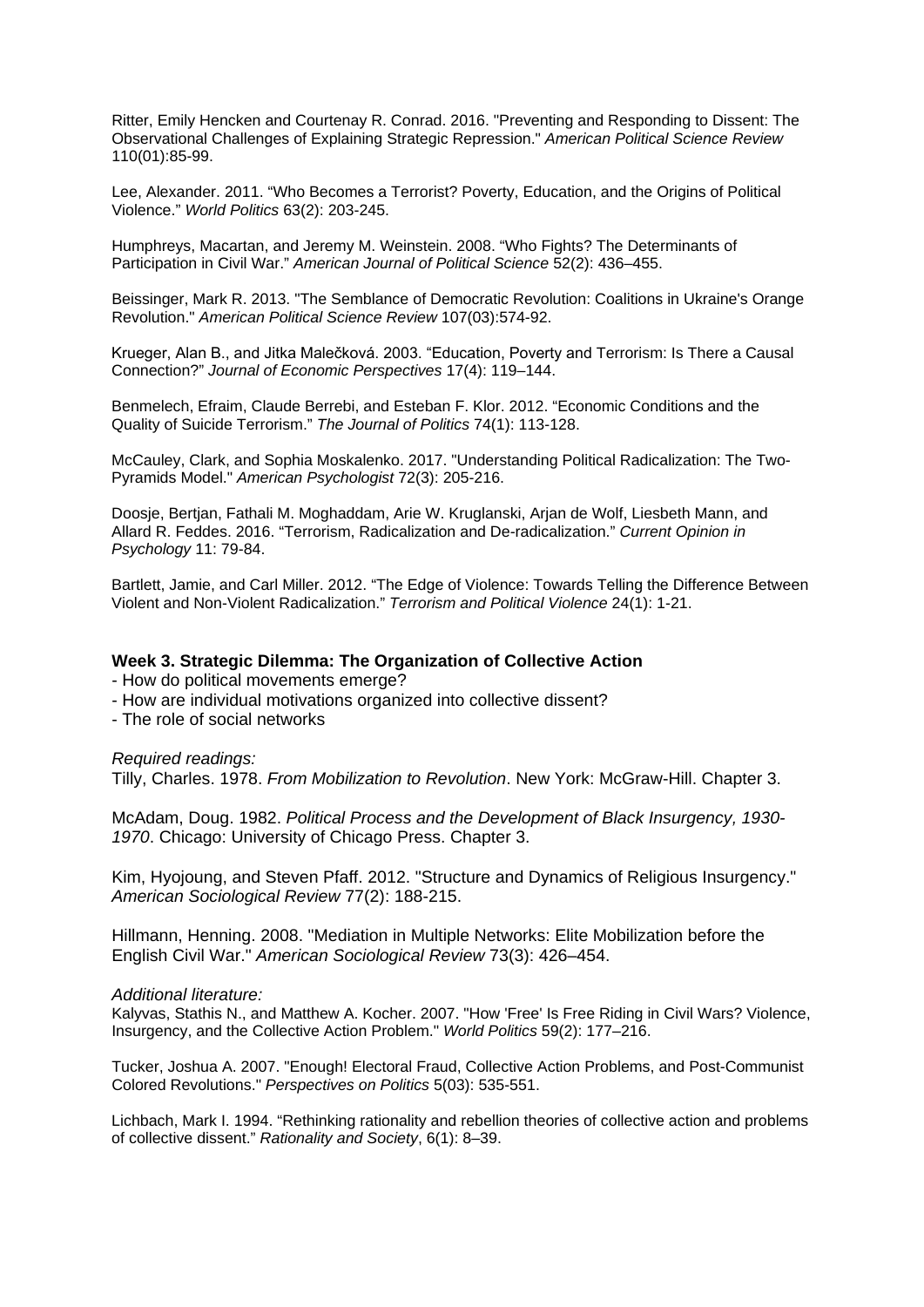Staniland, P. (2012). Organizing Insurgency: Networks, Resources, and Rebellion in South Asia. *International Security* 37(1): 142–177.

Tarrow, Sidney. 1998. *Power in Movement: Social Movements and Contentious Politics*. 2nd ed. New York, NY: Cambridge University Press.

McCarthy, John D., and Mayer N. Zald. 1977. "Resource Mobilization and Social Movements: A Partial Theory." *American Journal of Sociology* 82(6): 1212-1241.

Wood, Elisabeth J. 2003. *Insurgent Collective Action and Civil War in El Salvador*. Cambridge: Cambridge University Press. Chapter 1.

O'Donnell, Guillermo. 1986. "On the Fruitful Convergences of Hirschman's Exit, Voice, and Loyalty, and Shifting Involvements. Reflections from the Recent Argentine Experience." Pp. 249-68 in *Development, Democracy, and the Art of Trespassing: Essays in Honor of Albert O. Hirschman*, edited by A. Foxley, M. S. McPherson, G. O'Donnell and A. O. Hirschman. Notre Dame, IN: Published for the Helen Kellogg Institute for International Studies by University of Notre Dame Press.

Trejo, Guillermo. 2014. "The Ballot and the Street: An Electoral Theory of Social Protest in Autocracies." *Perspectives on Politics* 12(02): 332-352.

Clarke, Killian. Forthcoming. "When Do the Dispossessed Protest? Informal Leadership and Mobilization in Syrian Refugee Camps." *Perspectives on Politics*.

Gates, Scott. 2002. "Recruitment and Allegiance: The Microfoundations of Rebellion." *Journal of Conflict Resolution* 46(1): 111-30.

Ugarriza, Juan E., and Matthew J. Craig. 2013. "The Relevance of Ideology to Contemporary Armed Conflicts." *Journal of Conflict Resolution* 57(3): 445-477.

Sageman, Marc. 2016. "Jihadi Networks of Terror." In R. K. Betts (ed.): *Conflict After the Cold War*. New York, NY: Routledge. 506-519.

Magouirk, Justin, Scott Atran, and Marc Sageman. 2008. "Connecting Terrorist Networks." *Studies in Conflict & Terrorism* 31(1): 1-16.

Reynolds, Sean C., and Mohammed M. Hafez. Forthcoming. "Social Network Analysis of German Foreign Fighters in Syria and Iraq." *Terrorism and Political Violence*.

### **Week 4. Strategic Choices I: The State – Accommodation vs. Repression**

- How can states react to dissent?

- When and why do they accommodate or repress opposition movements?

- And what are the consequences of these strategic choices?

*Required readings:*

Tilly, Charles. 1978. *From Mobilization to Revolution*. New York: McGraw-Hill. Chapter 4.

Davenport, Christian. 2007. "State Repression and Political Order." *Annual Review of Political Science* 10(1): 1-23.

Dugan, Laura, and Erica Chenoweth. 2012. "Moving Beyond Deterrence: The Effectiveness of Raising the Expected Utility of Abstaining." *American Sociological Review* 77(4): 597-624.

Sullivan, Christopher M. 2016. "Political Repression and the Destruction of Dissident Organizations." *World Politics* 68(04): 645-76.

*Additional literature:*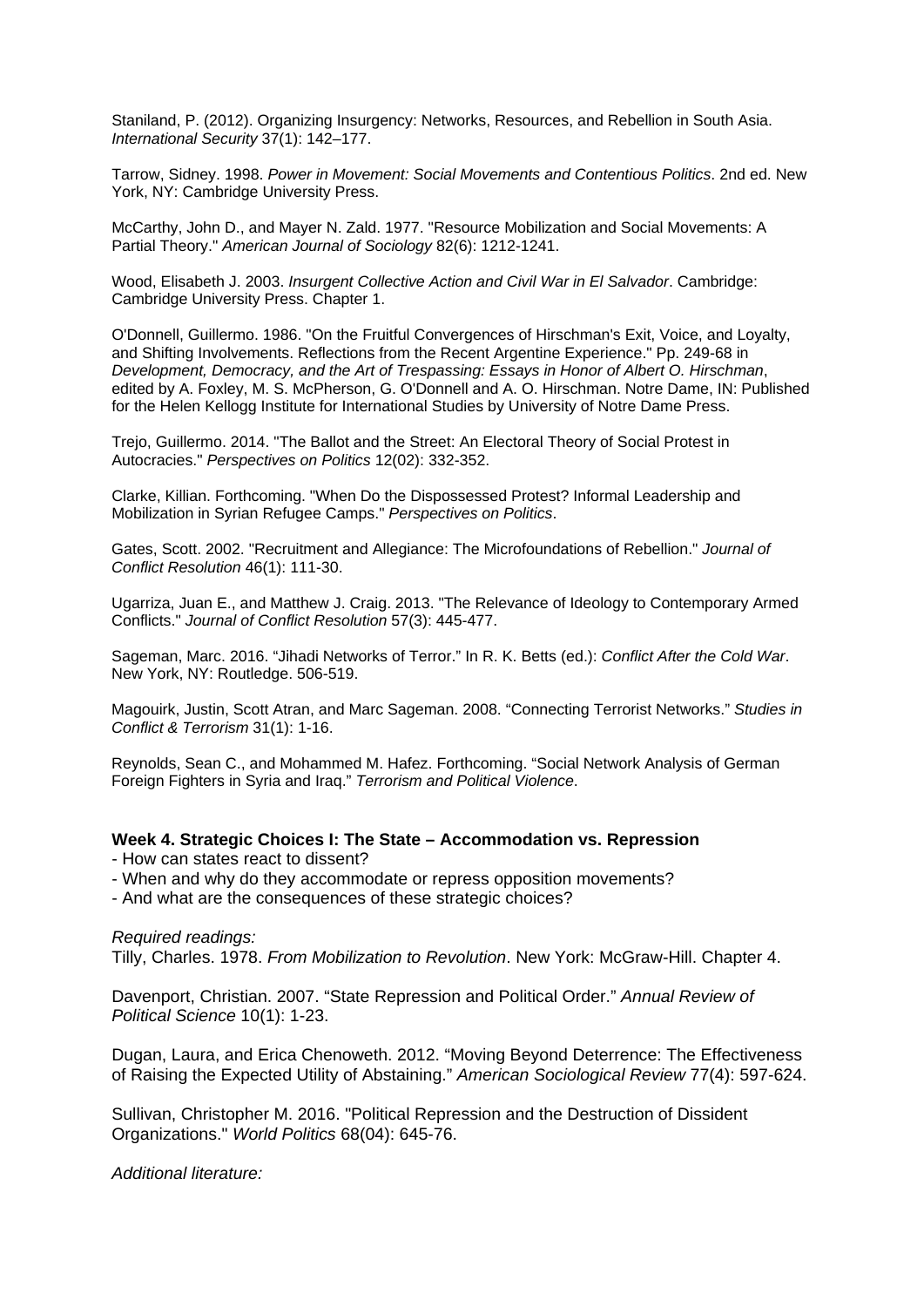Chenoweth, Erica, Evan Perkoski, and Sooyeon Kang. 2017. "State Repression and Nonviolent Resistance." *Journal of Conflict Resolution* 61(9): 1950-1969.

Valentino, Benjamin A., Paul Huth and Dylan Balch-Lindsay. 2004. "Draining the Sea: Mass Killing and Guerrilla Warfare." *International Organization* 58(2): 375-407.

Mason, T. David, and Dale A. Krane. 1989. "The Political Economy of Death Squads: Toward a Theory of the Impact of State-Sanctioned Terror." *International Studies Quarterly* 33(2): 175-198.

Siegel, D. A. (2011). When does repression work? Collective action in social networks. *The Journal of Politics* 73(04): 993–1010.

Carey, Sabine C. 2010. "The Use of Repression as a Response to Domestic Dissent." *Political Studies* 58(1): 167-186.

Davenport, Christian, Sarah A. Soule, and David A. Armstrong. 2011. "Protesting While Black? The Differential Policing of American Activism, 1960 to 1990." *American Sociological Review* 76(1): 152- 178.

Davenport, Christian. 2005. "Understanding Covert Repressive Action: The Case of the U.S. Government against the Republic of New Africa." *Journal of Conflict Resolution* 49(1): 120-140.

Carey, Sabine C. 2006. "The Dynamic Relationship Between Protest and Repression." *Political Research Quarterly* 59(1): 1-11.

Hill, Daniel W. and Zachary M. Jones. 2014. "An Empirical Evaluation of Explanations for State Repression." *American Political Science Review* 108(03):661-87.

Walter, Barbara F. 2006. "Building Reputation: Why Governments Fight Some Separatists but Not Others." *American Journal of Political Science* 50(2): 313-330.

Perliger, Arie. 2012. "How Democracies Respond to Terrorism: Regime Characteristics, Symbolic Power and Counterterrorism." *Security Studies* 21(3): 490-528.

Lehrke, Jesse Paul, and Rahel Schomaker. 2016. "Kill, Capture, or Defend? The Effectiveness of Specific and General Counterterrorism Tactics against the Global Threats of the Post-9/11 Era." *Security Studies* 25(4): 729-762.

Lyall, Jason. 2009. "Does Indiscriminate Violence Incite Insurgent Attacks? Evidence from Chechnya." *Journal of Conflict Resolution* 53(3): 331-362.

LaFree, Gary, Laura Dugan, and Raven Korte. 2009. "The Impact of British Counterterrorist Strategies on Political Violence in Northern Ireland: Comparing Deterrence and Backlash Models." *Criminology* 47(1): 17-45.

Sullivan, Christopher M., and Christian Davenport. 2017. "The Rebel Alliance Strikes Back: Understanding the Politics of Backlash Mobilization." *Mobilization* 22(1): 39-56.

Sullivan, Christopher M. 2014. "The (in)Effectiveness of Torture for Combating Insurgency." *Journal of Peace Research* 51(3):388-404.

Longo, Matthew, Daphna Canetti-Nisim, and Nancy Hite-Rubin. 2014. "A Checkpoint Effect? Evidence from a Natural Experiment on Travel Restrictions in the West Bank." *American Journal of Political Science* 58(4): 1006–1023.

Johnston, Patrick B. 2012. "Does Decapitation Work?" *International Security* 36 (4):47–79.

Carey, Sabine C., and Neil J. Mitchell. 2017. "Progovernment Militias." *Annual Review of Political Science* 20: 127-147.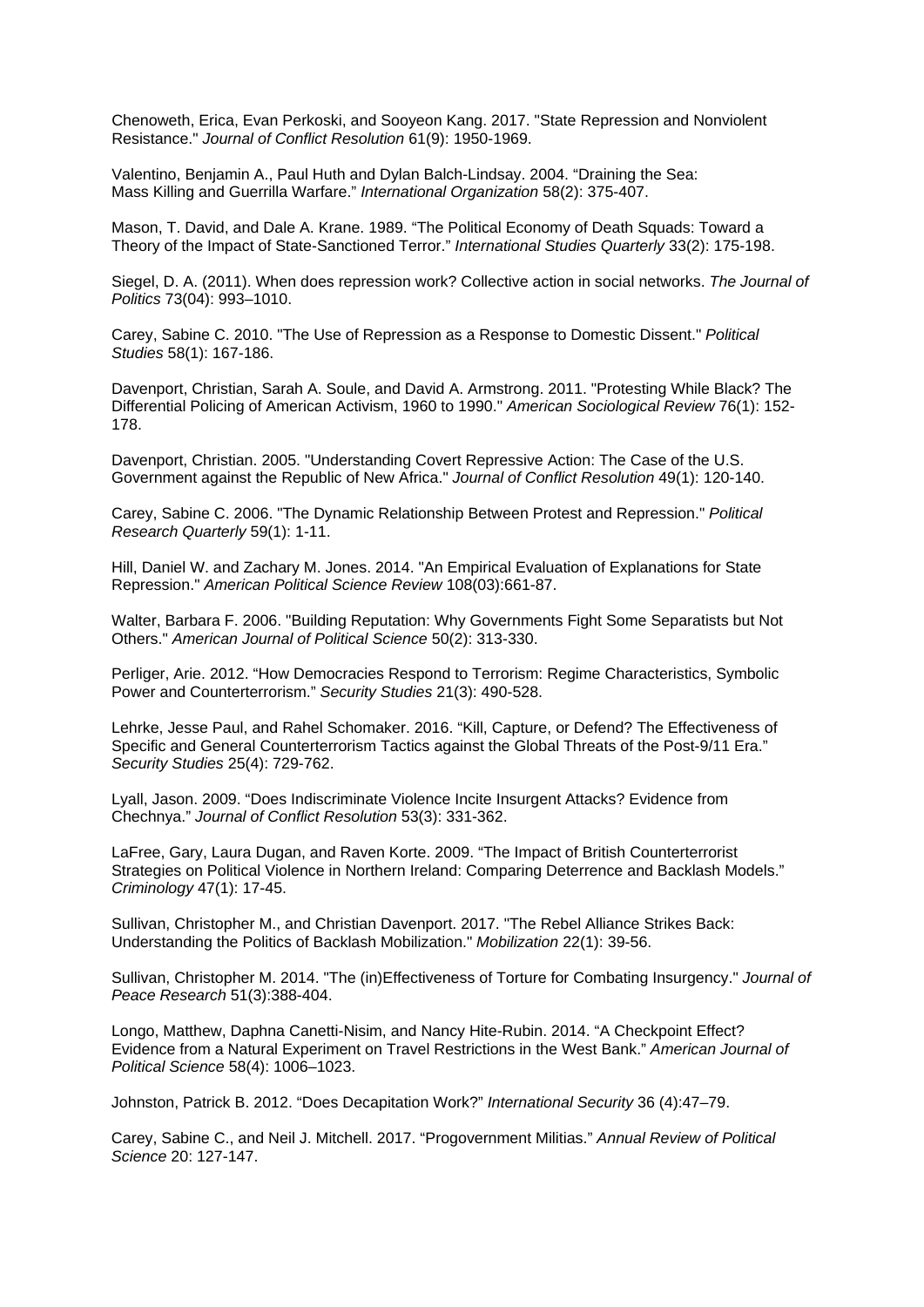## **Week 5. Strategic Choices II: Non-state Actors – Violent vs. Non-violent Contention**

- Why do some opposition movements resort to violence while others use non-violent means?

- The roles of ideology and the strategic environment

- The effectiveness of violent and non-violent resistance

#### *Required readings:*

Walter, Barbara F. 2009. "Bargaining Failures and Civil War." *Annual Review of Political Science* 12(1): 243-261.

Stephan, Maria J., and Erica Chenoweth. 2008. "Why Civil Resistance Works." *International Security* 33(1): 7-44.

Gutiérrez Sanín, Francisco, and Elisabeth J. Wood. 2014. "Ideology in Civil War: Instrumental Adoption and beyond." *Journal of Peace Research* 51 (2):213–226.

Cunningham, Kathleen Gallagher, Kristin M. Bakke, and Lee J. M. Seymour. 2012. "Shirts Today, Skins Tomorrow: Dual Contests and the Effects of Fragmentation in Self-Determination Disputes." *Journal of Conflict Resolution* 56(1): 67-93.

#### *Additional literature:*

Wood, Elisabeth J. 2003. *Insurgent Collective Action and Civil War in El Salvador*. Cambridge: Cambridge University Press. Chapter 4.

Beissinger, Mark R. 1998. "Nationalist Violence and the State: Political Authority and Contentious Repertoires in the Former Ussr." *Comparative Politics* 30(4):401-22.

Pearlman, Wendy. 2008/09. "Spoiling Inside and Out: Internal Political Contestation and the Middle East Peace Process." *International Security* 33(3): 79–109.

Lawrence, Adria. 2010. "Triggering Nationalist Violence: Competition and Conflict in Uprisings against Colonial Rule." *International Security* 35(2): 88–122.

Metternich, Nils W., Cassy Dorff, Max Gallop, Simon Weschle, and Michael D. Ward. 2013. "Antigovernment Networks in Civil Conflicts: How Network Structures Affect Conflictual Behavior." *American Journal of Political Science* 57(4): 892–911.

Krause, Peter. 2014. "The Structure of Success: How the Internal Distribution of Power Drives Armed Group Behavior and National Movement Effectiveness." *International Security* 38(3): 72-116.

Worsnop, Alec. 2017. "Who Can Keep the Peace? Insurgent Organizational Control of Collective Violence." *Security Studies* 26(3): 482-516.

Pischedda, Costantino. Forthcoming. "Wars within Wars: How Windows of Opportunity and Vulnerability Cause Inter-rebel Fighting." *International Security*.

Moore, Will H. 1998. "Repression and Dissent: Substitution, Context, and Timing." *American Journal of Political Science* 42(3): 851-873.

Rasler, Karen. 1996. "Concessions, Repression, and Political Protest in the Iranian Revolution." *American Sociological Review* 61(1): 132-152.

Lichbach, Mark I. 1987. "Deterrence or Escalation? The Puzzle of Aggregate Studies of Repression and Dissent." *Journal of Conflict Resolution* 31(2): 266-297.

Danzell, Orlandrew E. 2011. "Political Parties: When Do They Turn to Terror?" *Journal of Conflict Resolution* 55(1): 85-105.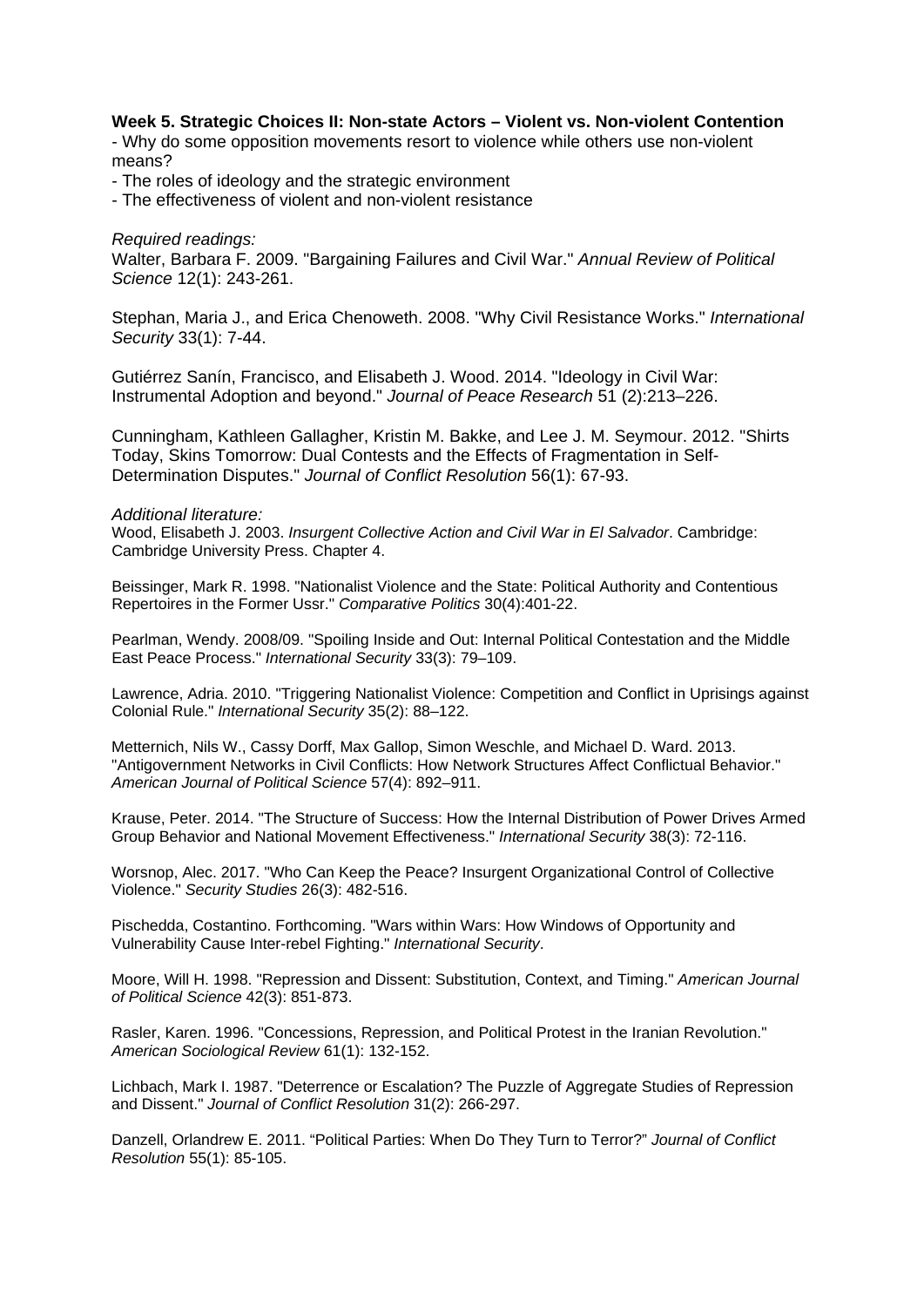Kaufman, Stuart J. 1996. "Spiraling to Ethnic War." *International Security* 21(2): 108-138.

Rivera, Mauricio, and Kristian Skrede Gleditsch. 2013. "Fresh Carnations or All Thorn, no Rose? Nonviolent Campaigns and Transitions in Autocracies." *Journal of Peace Research* 50(3): 385-400.

Wouters, Ruud, and Stefaan Walgrave. 2017. "Demonstrating Power: How Protest Persuades Political Representatives." *American Sociological Review* 82(2): 361-383.

# **Week 6. Strategic Choices III: Type of Violence**

- Why do non-state actors choose specific types of political violence?

- The roles of organization's relative strength, organizational characteristics, and the strategic environment in shaping this choice

- Terrorism
- The strategic effectiveness of violence against civilians

### *Required readings:*

Wood, Reed M. 2010. "Rebel Capability and Strategic Violence against Civilians." *Journal of Peace Research* 47(5): 601-614.

Humphreys, Macartan, and Jeremy M. Weinstein. 2006. "Handling and Manhandling Civilians in Civil War." *American Political Science Review* 100(3): 429-447.

Kydd, Andrew H., and Barbara F. Walter. 2006. "The Strategies of Terrorism." *International Security* 31 (1):49–80.

Thomas, Jakana. 2014. "Rewarding Bad Behavior: How Governments Respond to Terrorism in Civil War." *American Journal of Political Science* 58(4): 804-818.

#### *Additional literature:*

Crenshaw, Martha. 1981. "The Causes of Terrorism." *Comparative Politics* 13(4): 379-399.

Buhaug, Halvard. 2006. "Relative Capability and Rebel Objective in Civil War." *Journal of Peace Research* 43(6): 691-708.

Abrahms, Max, and Philip B. K. Potter. 2015. "Explaining Terrorism: Leadership Deficits and Militant Group Tactics." *International Organization* 69(2): 311-342.

Shapiro, Jacob N. 2012. "Terrorist Decision-Making: Insights from Economics and Political Science." *Perspectives on Terrorism* 6(4-5): 5-20.

Balcells, Laia. 2010. Rivalry and Revenge: Violence against Civilians in Conventional Civil Wars. *International Studies Quarterly* 54(2): 291–313.

Fjelde, Hanne, and Lisa Hultman. 2014. "Weakening the Enemy: A Disaggregated Study of Violence against Civilians in Africa." *Journal of Conflict Resolution* 58(7): 1230-1257.

Asal, Victor, Mitchell Brown, and Marcus Schulzke. 2015. "'Kill Them All—Old and Young, Girls and Women and Little Children': An Examination of the Organizational Choice of Targeting Civilians." *Political Science Research and Methods* 3(03): 589-607.

Berman, Eli, and David D. Laitin. 2008. "Religion, Terrorism and Public Goods: Testing the Club Model." *Journal of Public Economics* 92(10-11): 1942-1967.

Bloom, Mia M. 2004. "Palestinian Suicide Bombing: Public Support, Market Share, and Outbidding." *Political Science Quarterly* 119 (1):61-88.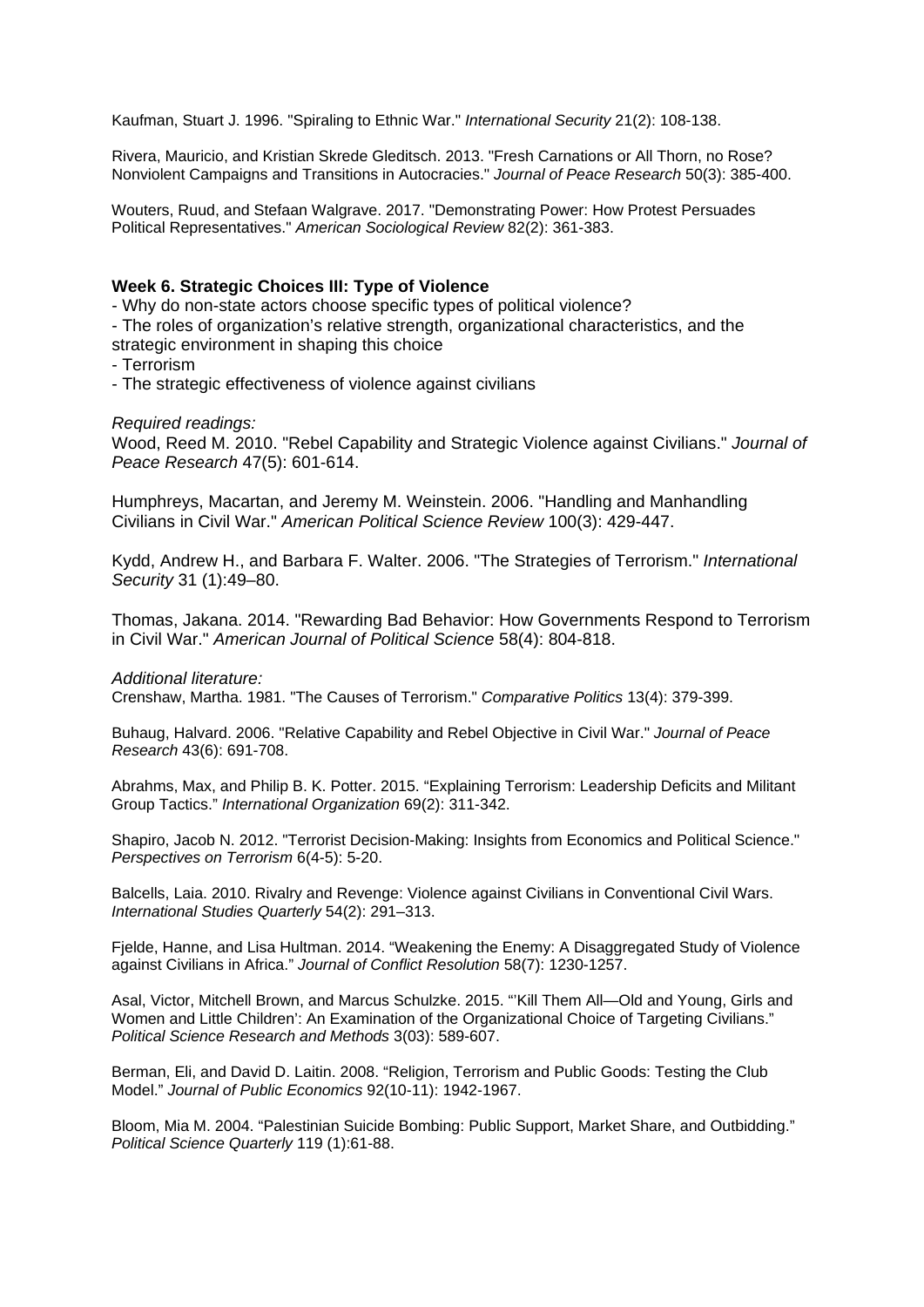Findley, Michael G., and Joseph K. Young. 2012. "More Combatant Groups, More Terror?: Empirical Tests of an Outbidding Logic." *Terrorism and Political Violence* 24(5): 706-721.

Salehyan, Idean, David Siroky, and Reed M. Wood. 2014. "External Rebel Sponsorship and Civilian Abuse: A Principal-Agent Analysis of Wartime Atrocities." *International Organization* 68(3): 633-661.

Pape, Robert A. 2003. "The Strategic Logic of Suicide Terrorism." *American Political Science Review* 97(3): 343-361.

Lake, David A. 2002. "Rational Extremism: Understanding Terrorism in the Twenty-first Century." *Dialogue IO* 1(1): 15-29.

Chaliand, Gérard and Arnaud Blin (eds.). 2016. *The History of Terrorism: From Antiquity to ISIS*. Berkeley, CA: University of California Press. Chapter 2.

de la Calle, Luis, and Ignacio Sanchez-Cuenca. 2012. "Rebels without a Territory: An Analysis of Nonterritorial Conflicts in the World, 1970-1997." *Journal of Conflict Resolution* 56(4): 580-603.

Bueno de Mesquita, Ethan, and Eric S. Dickson. 2007. "The Propaganda of the Deed: Terrorism, Counterterrorism, and Mobilization." *American Journal of Political Science* 51(2): 364-381.

Kydd, Andrew, and Barbara F. Walter. 2002. "Sabotaging the Peace: The Politics of Extremist Violence." *International Organization* 56(2): 263-296.

Krause, Peter. 2013. "The Political Effectiveness of Non-State Violence: A Two-Level Framework to Transform a Deceptive Debate." *Security Studies* 22(2): 259-294.

Abrahms, M. 2012. "The Political Effectiveness of Terrorism Revisited." *Comparative Political Studies* 45(3): 366-393.

Fortna, Virginia Page. 2015. "Do Terrorists Win? Rebels' Use of Terrorism and Civil War Outcomes." *International Organization* 69(3): 519-556.

Wood, Reed M., and Jacob D. Kathman. 2013. "Too Much of a Bad Thing? Civilian Victimization and Bargaining in Civil War." *British Journal of Political Science* 44(3): 685-706.

Walter, Barbara F. 2017. "The Extremist's Advantage in Civil Wars." *International Security* 42 (2):7-39.

#### **Week 7. Technologies of Resistance**

- How does the emergence and use of technologies shape the power relations between state and non-state actors?

- The impact of the Internet and other ICT

*Required readings:*

Zeitzoff, Thomas. 2017. "How Social Media Is Changing Conflict." *Journal of Conflict Resolution* 61(9): 1970-1991.

Weidmann, Nils B., and Espen G. Rød. 2015. "Empowering Activists or Autocrats? The Internet in Authoritarian Regimes." *Journal of Peace Research* 52(3): 338-351.

Lyall, Jason, and Isaiah Wilson. 2009. "Rage Against the Machines: Explaining Outcomes in Counterinsurgency Wars." *International Organization* 63 (01):67–106.

Brooke, Steven, and Neil Ketchley. 2018. "Social and Institutional Origins of Political Islam." *American Political Science Review* 112 (02):376-394.

*Additional literature:*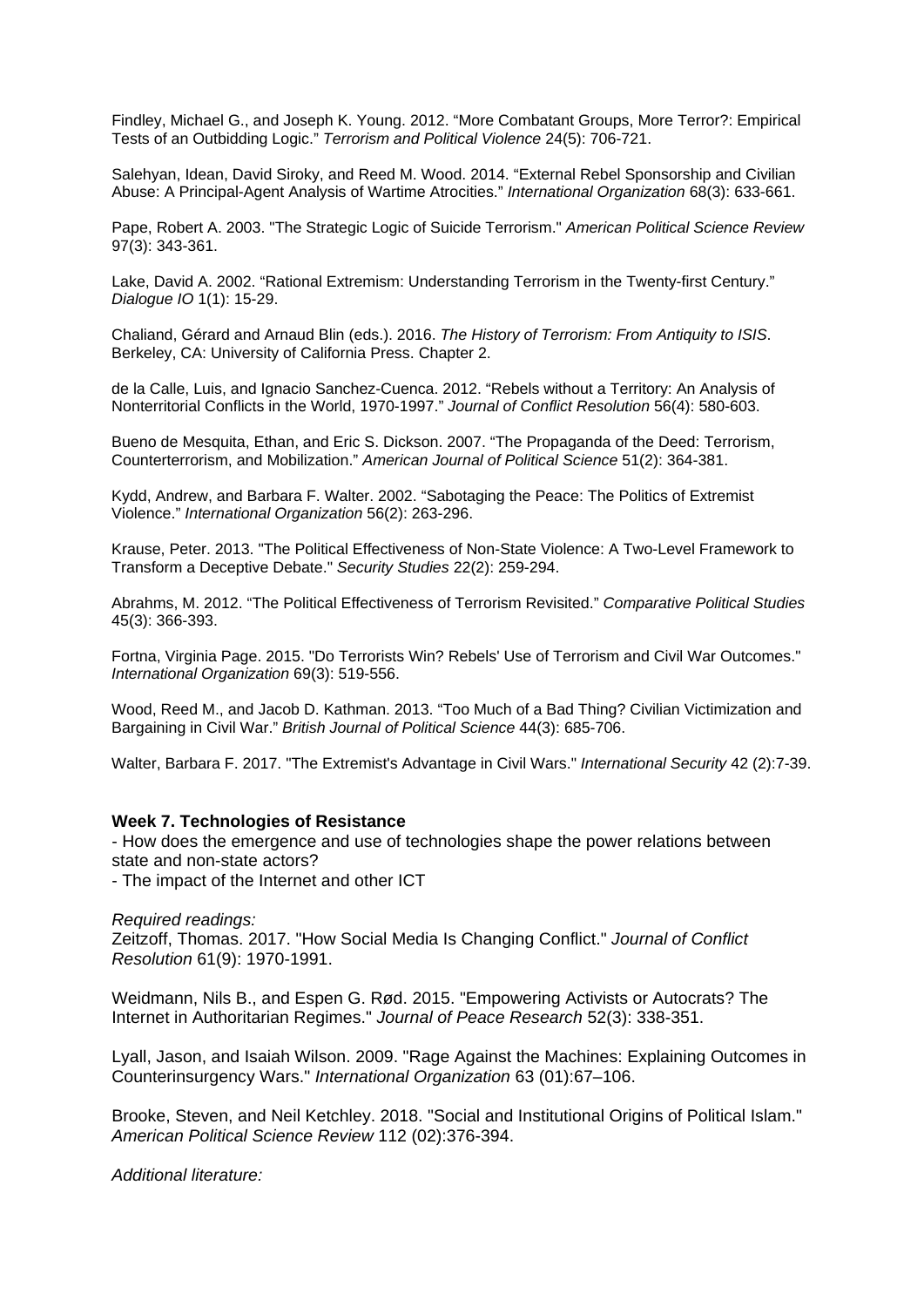Gohdes, Anita R. 2018. "Studying the Internet and Violent Conflict." *Conflict Management and Peace Science* 35(1): 89-106.

Benson, David C. 2014. "Why the Internet Is Not Increasing Terrorism." *Security Studies* 23(2): 293- 328.

Pierskalla, Jan H., and Florian M. Hollenbach. 2013. "Technology and Collective Action: The Effect of Cell Phone Coverage on Political Violence in Africa." *American Political Science Review* 107(02): 207-224.

Shapiro, Jacob N., and David A. Siegel. 2015. "Coordination and Security: How Mobile Communications Affect Insurgency." *Journal of Peace Research* 52(3): 312-322.

Beissinger, Mark R. 2017. "'Conventional' and 'Virtual' Civil Societies in Autocratic Regimes." *Comparative Politics* 49(3):351-71.

Earl, Jennifer. 2006. "Pursuing Social Change Online: The Use of Four Protest Tactics on the Internet." *Social Science Computer Review* 24(3): 362-377.

Chen, Hsinchun, Wingyan Chung, Jialun Qin, Edna Reid, Marc Sageman, and Gabriel Weimann. 2008. "Uncovering the Dark Web: A Case Study of Jihad on the Web." *Journal of the American Society for Information Science and Technology* 59(8): 1347-1359.

Bruns, Axel, Tim Highfield, and Jean Burgess. 2013. "The Arab Spring and Social Media Audiences: English and Arabic Twitter Users and their Networks." *American Behavioral Scientist* 57(7): 871-898.

Clarke, Killian and Korhan Koçak. Forthcoming. "Launching Revolution: Social Media and the Egyptian Uprising's First Movers." *British Journal of Political Science*.

Andrews, Kenneth T., and Michael Biggs. 2005. "The Dynamics of Protest Diffusion: Movement Organizations, Social Networks, and News Media in the 1960 Sit-Ins." *American Sociological Review* 71(5): 752-777.

Gohdes, Anita R. 2015. "Pulling the Plug: Network Disruptions and Violence in Civil Conflict." *Journal of Peace Research* 52(3): 352-367.

Kern, Holger Lutz. 2011. "Foreign Media and Protest Diffusion in Authoritarian Regimes: The Case of the 1989 East German Revolution." *Comparative Political Studies* 44(9): 1179-1205.

Yanagizawa-Drott, David. 2014. "Propaganda and Conflict: Evidence from the Rwandan Genocide." *The Quarterly Journal of Economics* 129(4): 1947-94.

Hoffman, Bruce. 2006. *Inside Terrorism*. New York, NY: Columbia University Press. Chapter 8.

Rapoport, David C. 2002. "The Four Waves of Rebel Terror and September 11." *Anthropoetics* 8(1): 1-17.

## **Week 8. Conflict Management I: The State – Human Rights, Institutions, and Good Governance**

- What strategies can governments apply to manage actual or impending conflict? - And what policy options does the international community have to fence in rogue governments?

#### *Required readings:*

Cole, Wade M. 2012. "Human Rights as Myth and Ceremony? Reevaluating the Effectiveness of Human Rights Treaties, 1981–2007." *American Journal of Sociology* 117(4):1131–71.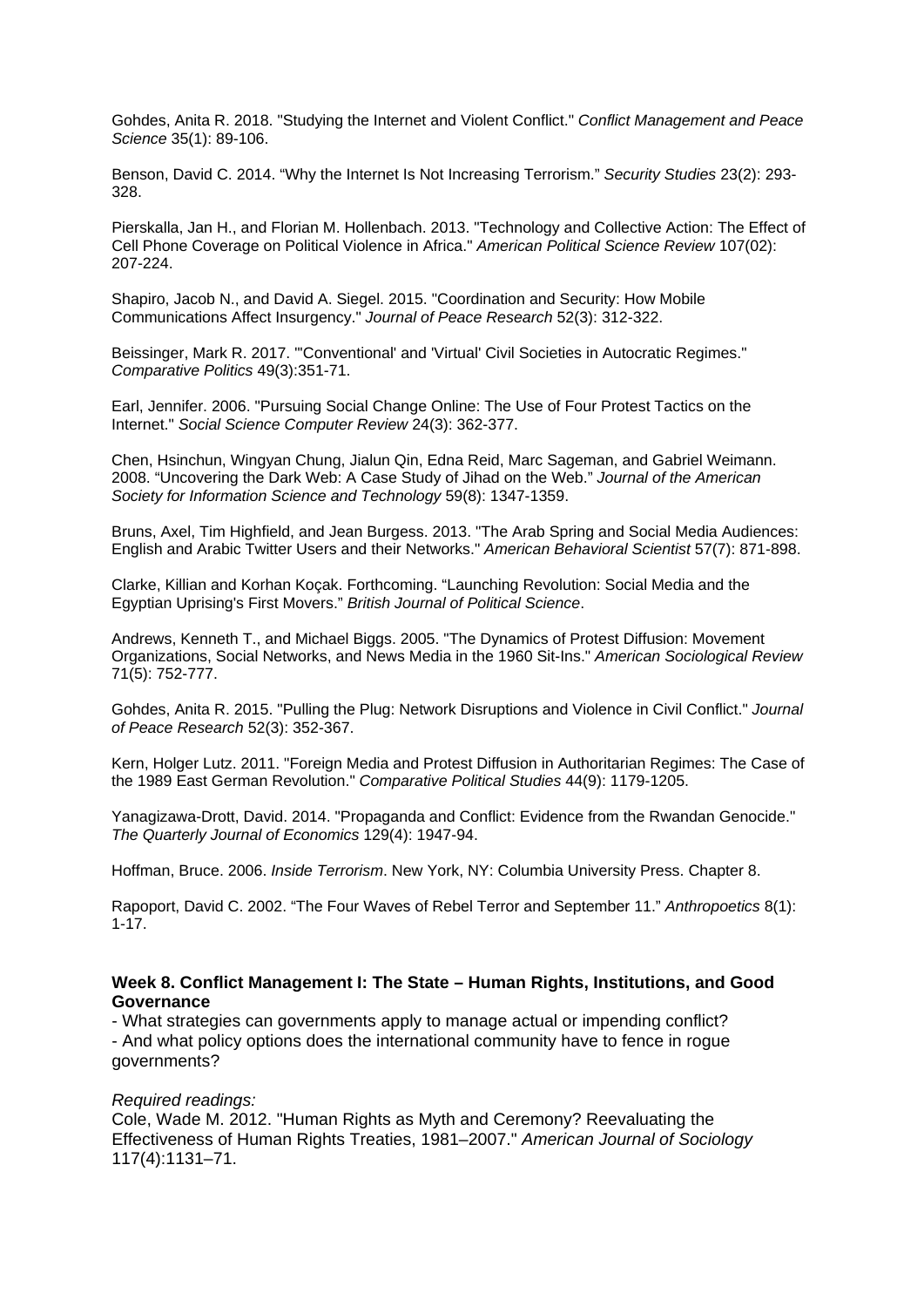Hegre, Håvard, and Håvard Mokleiv Nygård. 2015. "Governance and Conflict Relapse." *Journal of Conflict Resolution* 59(6): 984-1016.

Rothchild, Donald, and Philip G. Roeder. 2005. "Dilemmas of State-Building in Divided Societies." In *Sustainable Peace: Power and Democracy after Civil Wars*, edited by P. G. Roeder and D. Rothchild. Ithaca, NY: Cornell University Press. 1-25.

Downes, Alexander B., and Jonathan Monten. 2013. "Forced to Be Free?: Why Foreign-Imposed Regime Change Rarely Leads to Democratization." *International Security* 37(4): 90-131.

#### *Additional literature:*

Jarstad, Anna K., and Timothy D. Sisk, eds. 2008. *From War to Democracy: Dilemmas of Peacebuilding*. New York: Cambridge University Press. Chapter 1.

Appel, Benjamin J. 2016. "In the Shadow of the International Criminal Court: Does the Icc Deter Human Rights Violations?". *Journal of Conflict Resolution* 62(1):3-28.

Walsh, James I., and James A. Piazza. 2010. "Why Respecting Physical Integrity Rights Reduces Terrorism." *Comparative Political Studies* 43(5): 551-577.

Walter, Barbara F. 2015. "Why Bad Governance Leads to Repeat Civil War." *Journal of Conflict Resolution* 59(7): 1242-1272.

Albertus, Michael, and Oliver Kaplan. 2013. "Land Reform as a Counterinsurgency Policy." *Journal of Conflict Resolution* 57(2): 198-231.

Hartzell, Caroline and Matthew Hoddie. 2003. Institutionalizing Peace: Power Sharing and Post-Civil War Conflict Management. *American Journal of Political Science* 47(2): 318-332.

Samii, Cyrus. 2013. "Perils or Promise of Ethnic Integration? Evidence from a Hard Case in Burundi." *American Political Science Review* 107(03): 558-573.

Collier, Paul, Anke Hoeffler, and Måns Söderbom. 2008. "Post-Conflict Risks." *Journal of Peace Research* 45(4): 461-478.

Gurr, Ted Robert. 2000. "Ethnic Warfare on the Wane." *Foreign Affairs* 79(3): 52-65.

Roessler, Philip. 2011. "The Enemy Within: Personal Rule, Coups, and Civil War in Africa." *World Politics* 63(2): 300-346.

Diamond, Larry. 2006. "Promoting Democracy in Post-Conflict and Failed States: Lessons and Challenges." *Taiwan Journal of Democracy* 2(2): 93-116.

Cederman, Lars-Erik, Kristian Skrede Gleditsch, and Simon Hug. 2012. "Elections and Ethnic Civil War." *Comparative Political Studies* 46(3): 387–417.

Cederman, Lars-Erik, Simon Hug, and Lutz F. Krebs. 2010. "Democratization and Civil War: Empirical Evidence." *Journal of Peace Research* 47(4): 377-394.

Brancati, Dawn, and Jack Snyder. 2013. "Time to Kill: The Impact of Election Timing on Postconflict Stability." *Journal of Conflict Resolution* 57(5): 822-853.

Tezcür, Güneş Murat. 2010. "When Democratization Radicalizes: The Kurdish Nationalist Movement in Turkey." *Journal of Peace Research* 47(6): 775-789.

McGarry, John, and Brendan O'Leary. 2009. "Must Pluri-national Federations Fail?" *Ethnopolitics* 8 (1):5-25.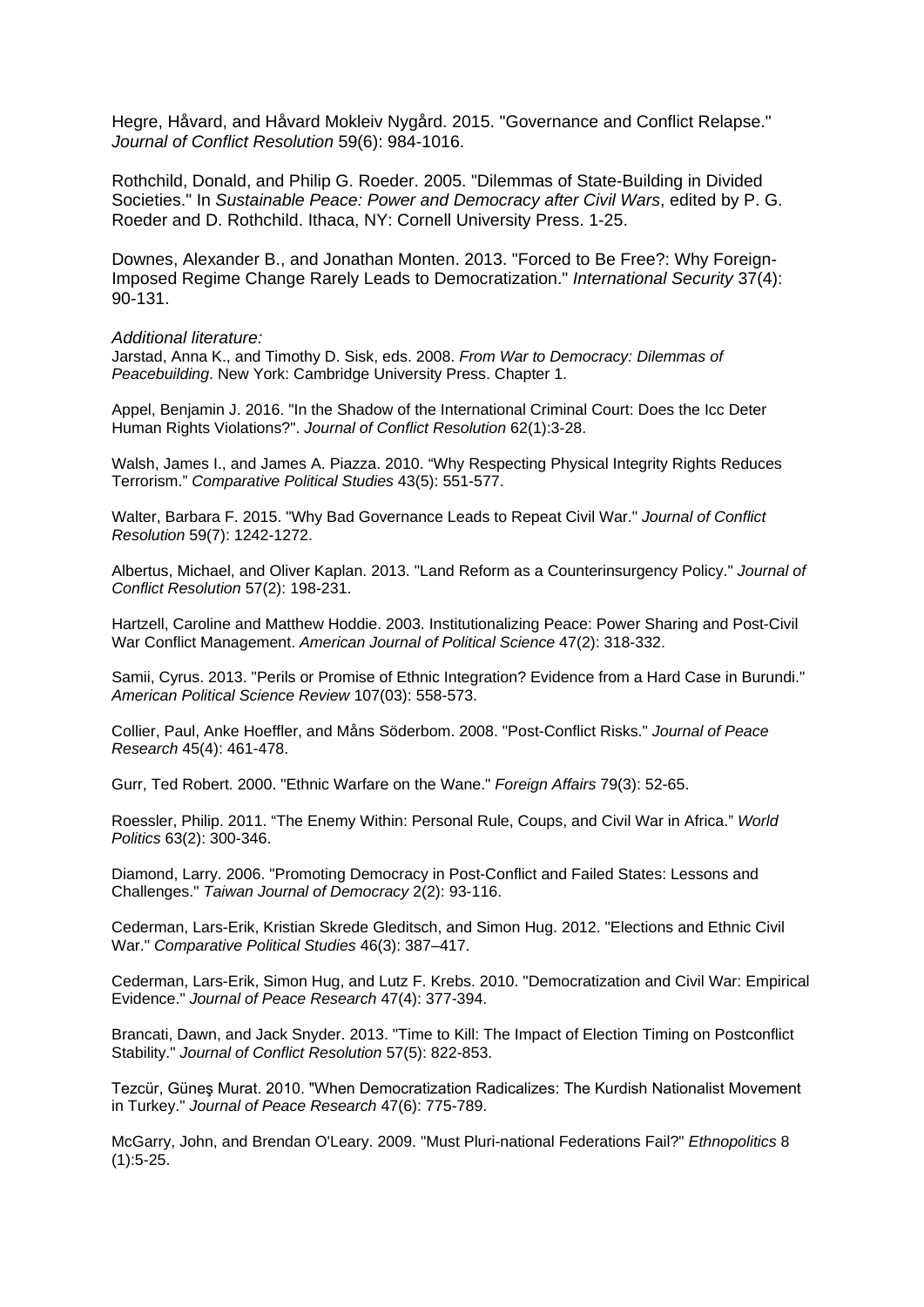Cederman, Lars-Erik, Simon Hug, Andreas Schädel, and Julian Wucherpfennig. 2015. "Territorial Autonomy in the Shadow of Conflict: Too Little, Too Late?" *American Political Science Review* 109(2): 354-370.

Mattes, Michaela, and Burcu Savun. 2010. "Information, Agreement Design, and the Durability of Civil War Settlement." *American Journal of Political Science* 54 (2):511-524.

Doyle, Michael W., and Nicholas Sambanis. 2000. "International Peacebuilding: A Theoretical and Quantitative Analysis." *American Political Science Review* 94(4): 779-801.

Darden, Keith and Harris Mylonas. 2012. "The Promethean Dilemma: Third-Party State-Building in Occupied Territories." *Ethnopolitics* 11(1):85-93.

Sambanis, N. and Schulhofer-Wohl, J. (2009). What's in a Line? Is Partition a Solution to Civil War? *International Security* 34(2):82-118.

## **Week 9. Conflict Management II: Shaping the Motivations and Constraints of Nonstate Actors**

- How can non-violent strategies of opposition be fostered?

- The role of international intervention in wars

*Required readings:*

Walter, Barbara F. 1997. "The Critical Barrier to Civil War Settlement." *International Organization* 51(3): 335-364.

Hultman, L., Kathman, J. and Shannon, M. (2014). Beyond Keeping Peace: United Nations Effectiveness in the Midst of Fighting. *American Political Science Review* 108(04):737-753.

Chowdhury, Arjun, and Ronald R. Krebs. 2009. "Making and Mobilizing Moderates: Rhetorical Strategy, Political Networks, and Counterterrorism." *Security Studies* 18(3): 371- 399.

*Additional literature:*

Cronin, Audrey K. 2006. "How al-Qaida Ends: The Decline and Demise of Terrorist Groups." *International Security* 31(1): 7-48.

Gaibulloev, Khusrav, and Todd Sandler. 2014. "An Empirical Analysis of Alternative Ways that Terrorist Groups End." *Public Choice* 160(1-2): 25–44.

Regan, Patrick M., and Aysegul Aydin. 2006. "Diplomacy and Other Forms of Intervention in Civil Wars." *Journal of Conflict Resolution* 50(5): 736-756.

Fortna, Virginia Page, and Lise Morjé Howard. 2008. "Pitfalls and Prospects in the Peacekeeping Literature." *Annual Review of Political Science* 11(1): 283-301.

Regan, Patrick M. 2002. "Third-Party Interventions and the Duration of Intrastate Conflicts." *Journal of Conflict Resolution* 46 (1):55-73.

Metternich, Nils W. 2011. "Expecting Elections: Interventions, Ethnic Support, and the Duration of Civil Wars." *Journal of Conflict Resolution* 55(6): 909-937.

Ruggeri, Andrea, Theodora-Ismene Gizelis, and Han Dorussen. 2012. "Managing Mistrust: An Analysis of Cooperation with UN Peacekeeping in Africa." *Journal of Conflict Resolution* 57(3): 387- 409.